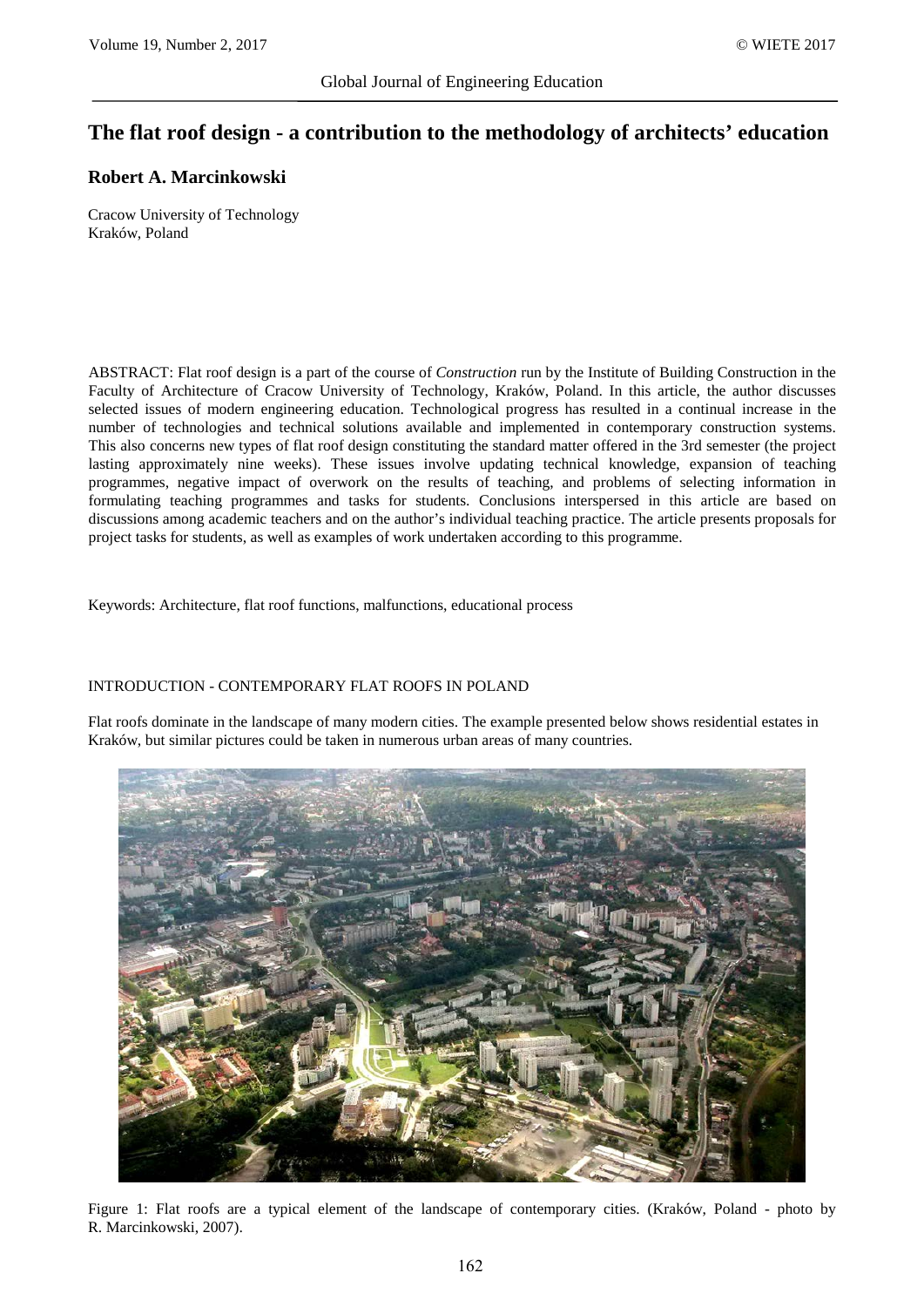The common shortcoming of the flat roofs presented above is the lack of functional usability. They do not improve the quality of life of users and, therefore, do not meet the basic criterion of architectural definition.

Widespread use of flat roofs does not mean that they were always correctly constructed. These remarks concern the issue of what the roofs were historically and what they might/should be in the future, and how to translate these demands into the language of academic teaching.

Although they look similar, during the last half-century, flat roofs were built for different reasons and according to different technologies.

From the point of view of the communist authorities, the traditional forms of houses and traditional carpentry were not enthusiastic enough for the new era. Since the 1960s, flat roofs have been promoted (in fact enforced by law) as a symbol of modernity and progress, even in the countryside.

These implementations, however, were not accompanied by a knowledge of the physical aspects of building, so flat roofs had bad thermal properties and were subjected to dampness and biological corrosion. A typical mistake was (and still is) covering the roof from the top with the damp-proof membrane without fitting a vapour barrier. The process of diffusion from the inside of the house resulting in condensation is illustrated in Figure 2. Degradation, then, takes place quickly, turning lightweight concrete into a pile of crumbling debris. These issues of building physics have been precisely described in by Płoński and Pogorzelski [4], and Pieniążek [5], but are not a part of *common* knowledge.



Figure 2: Flat roofs were often humid or leaking because of repeated mistakes. The diagram illustrates the process of condensation of water vapour in the roof with waterproof insulation positioned only from the outside (drawing by R. Marcinkowski, 2016). Axis markings: p) water vapour pressure; r) diffusional resistances: r1 - of the structure, r2 - of thermal insulation, r3 - of waterproof membrane. Diagrams: 1) pressure of condensation; 2) real pressure. Shaded area 3 is proportional to the amount of condensate per unit of time.

Some improvements have been made since *re-discovering* the advantages of traditional empty, ventilated roof space and the introduction of ventilated roofs. It is remarkable that the process of re-discovering the traditional technologies still continues today. Traditional carpentry appears to be a cheap and sufficient technology for thermo-modernisation works. On the other hand, the *tradition* of leaking terraces was the norm until the introduction of reversed/inverted roofs described below.

The term *tradition*, though sarcastic, is not far from the truth. Flat roofs were also defective in the buildings considered today to be the contemporary classic of architecture:

*Villa Savoye's roof began leaking almost immediately after the Savoye family moved in. Le Corbusier only narrowly avoided a lawsuit from the family because they had to flee the country as France succumbed to the German Army in WWII* [1].

## FLAT ROOFS IN TECHNICAL AND HUMANISTIC ASPECTS

Reversed or rather inverted (as translated into English by Markiewicz [3]) flat roofs become possible, thanks to the appearance of waterproof thermo-insulating materials. The thermal insulation positioned over the waterproofing insulation (and thus named the reversal to the traditional order) resulted in stopping the water vapour diffusing from inside the building before cooling. Thus, the problem of condensation and dampness has been eliminated. To be precise, it has been eliminated from the flat roofs, because it still exists; for example, in underground parts of the building (described by the author more widely elsewhere [2] or around glazing).

Flat roofs had already been created in antiquity, but in a favourable climate, without the risk of condensation of moisture and freezing and, therefore, no knowledge of building physics was needed. Problems appeared with the cultural expansion and the transfer of patterns to new environments.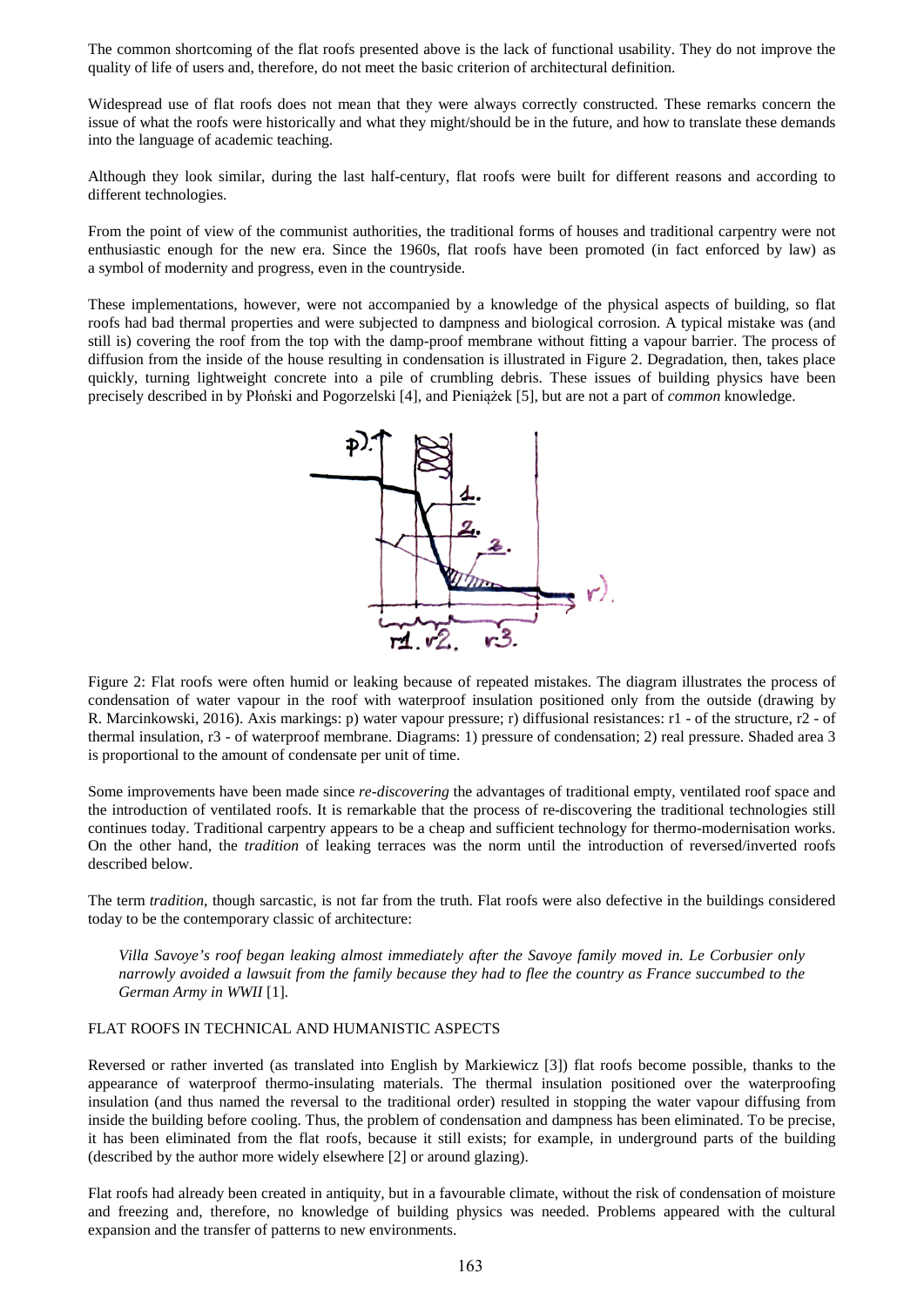If one could define architecture as shaping space according to human needs, one finds that flat roofs would make sense when having usable functions. In areas of extremely high building density, they could be used to replace the nonavailable terrain. The functional use of flat roofs could also increase the comfort of living as recreational and garden areas or generally, improve the contact of inhabitants with the daylight.

The need for functional adaptation of roofs is evident when one considers how popular roofs available and open to the public are to both tourists and citizens. Examples include the Herbewo Building in Kraków and the NEMO Museum in Amsterdam. (The latter is also considered to be a *contemporary classic,* but required constructional corrections because of leaking).

Today flat roofs are also used for economic reasons, but understood differently than for cost reduction. It is about maximising the intensity of building, cubature and usable areas within the given limits. Also, the technical failures that occur today are due to other reasons:

- Lack of technical knowledge results in contractors winning the auctions, but not realising the real requirements and the related difficulties.
- Even serious mistakes can bring profits, if the contractor is able to avoid material liability (which unfortunately is a frequent situation in the real estate market).

## TECHNOLOGY AND COMMERCE: PROGRESS AND INFORMATIVE CHAOS

Technological progress requires the correction and evolution of the educational process. The obvious threat is the outdating of material. Teachers are often advised to incorporate every new technology proposed by numerous corporations into their teaching programmes. On the other hand, there is a risk of *overloading* students with fragmented knowledge, caused additionally by not having enough integrated teaching programmes. The problem is which (if any) corporation should one choose? The market of the Internet is overwhelmed or rather cluttered with knowledge *seemingly actual* just a few years ago.

The goals of the corporation and the university differ diametrically on one point. A corporation is not interested in the knowledge of students (enabling them to critical comparisons), but rather in replacing it with a specific product.

## THE PROJECT TASK AND SAMPLES OF STUDENTS' PROJECTS

In the educationally optimised process, the flat roof project should not be a separate study, but should rather be a part of a larger, holistic project. But, attempts to integrate teaching subjects encounter a new barrier today: the assessment system - conducted separately by all institutions, which leads to competition rather than to the opportunity for cooperation. For instance, shared classes are problematic in official accounts and could result in worsening the *measurable outcomes* of the learning.



Figure 3. Illustration of project task. The sketch only roughly presents a section of a building. It intentionally does not describe precisely the technology and reduces the volume of drawings, but gives students the list of basic problems, analogical to the check-list used during assessment of projects (drawing by R. Marcinkowski, 2013).

Teaching foreign students in the Erasmus Programme gave the author a good opportunity for comparisons of the graphical representation of projects used in different countries. What is important is that the comparison concerns more the graphical representation itself than general values of solution. Direct implementations of the whole project usually do not make sense, because of:

- differences in climate and resulting in different constructional solutions in different countries;
- differences in levels of available technology;
- cultural differences, resulting in the adoption of certain technologies without clear rational premises.

The project task shown in Figure 3 in fact requires designing two types of flat roof (although on a small space):

- Ventilated roof as an optimal combination of low cost of building and reliability in long-term use.
- Terrace roof, especially with elements of garden architecture for functional qualities and impact on users' quality of life.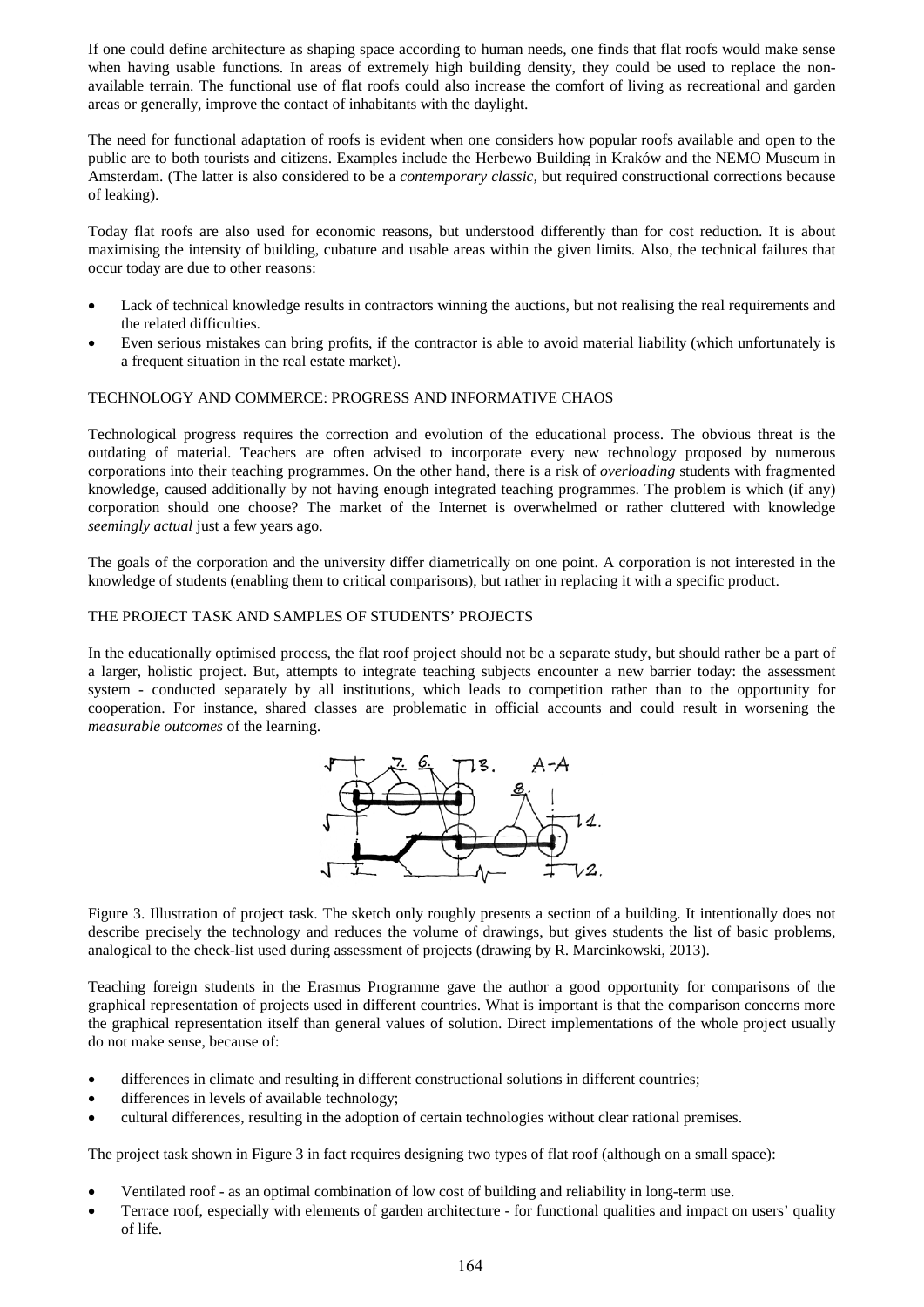

Figure 4: A sample of flat roof design. Projects made in class conducted by the author in the season 2013/2014 (photo by R. Marcinkowski, 2015).

The text part of the task has been compiled as a list of requirements:

Design a section of the building with access to the terrace, on the top floor. Recommended: inverted roof with vegetation cover and partial use of ventilated flat roof.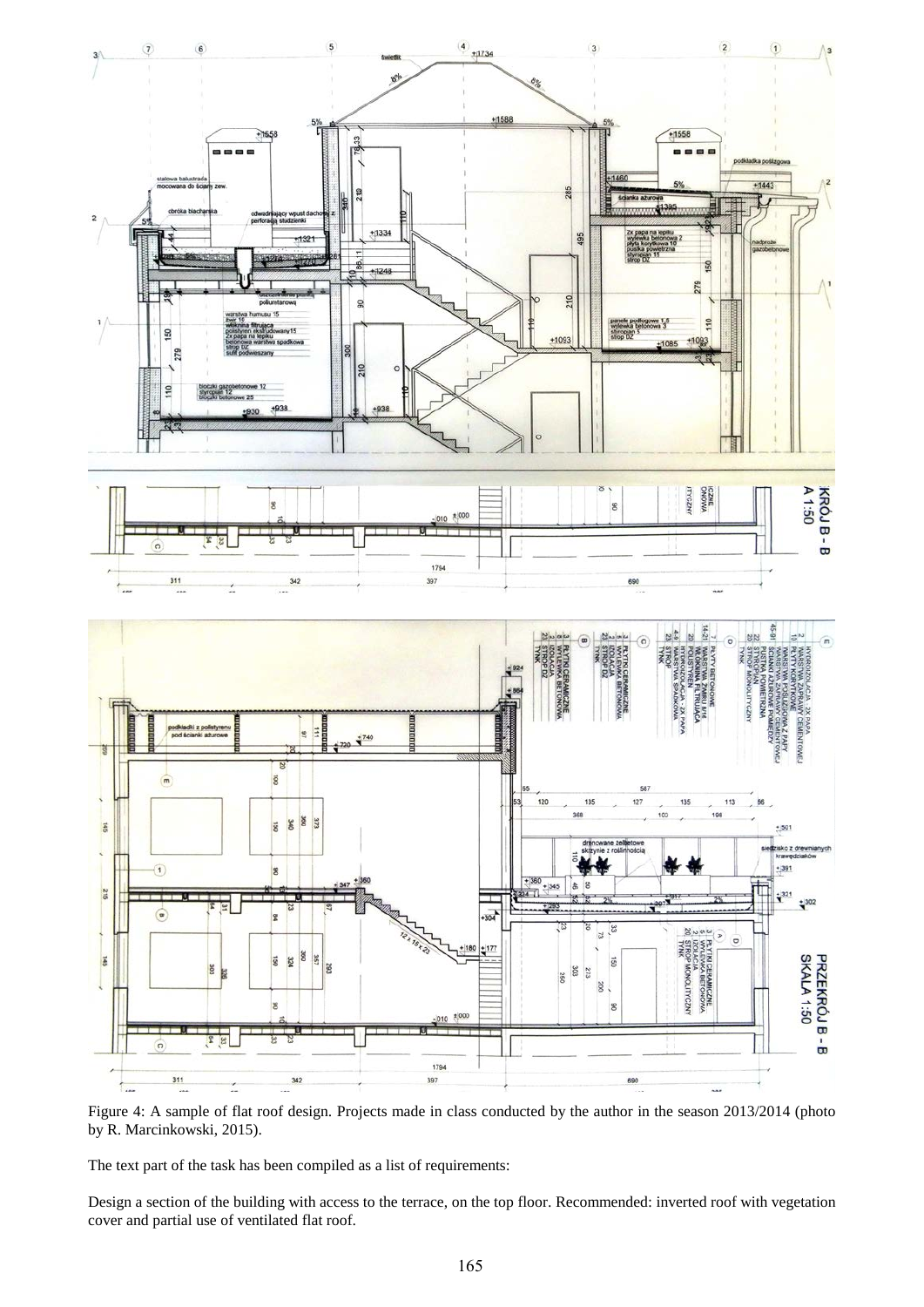- 1. Top floor plan with exit to the terrace, 1:50. Staircase dimensions and all floor levels. Terrace arrangement. Include (as invisible edges) the mediation of the drainage slopes and inlets.
- 2. Construction of the floor slab below, 1:50. Include position and intersections with main installations, especially ventilation and internal drainage system.
- 3. Roof plan 1:50. Gradients of inclination. Top and bottom levels. Dilatations. Include (as invisible edges) a view of the ventilating space and minimal inlets of the air.
- 4. Sections A-A, and
- 5. B-B 1:50. Perpendicular to each other, including the staircase and details listed below.
- 6. Section with entrance to terrace 1:10. Set of details along the vertical axis, from the bottom ceiling to the upper roof.
- 7. Other details of the ventilated roof 1:10.
- 8. Other details of the terrace 1:10. External edges. Drainage of terrace and green parts of the roof.
- 9. Heat-humidity calculations. Graphs of temperature and partial pressure of water vapour according to technical norms and lectures on building physics.

On all drawings required: numbered axes, structural and finishing levels, highest and lowest points of drainage slopes, construction of horizontal and vertical partitions with layer thicknesses, complete horizontal and vertical dimensions.



Figure 5: Sample of flat roof design, detail. Project made in class conducted by the author in the season 2013/2014. The drawing includes a student's (accidental) mistake in dimensions in the staircase (photo by R. Marcinkowski, 2015).

The goal of a professional drawing is to achieve data compression, while maintaining readability. Basic antinomies concerning graphical aspects can be briefly described as follows: simplified drawings on a small scale are not accurate enough to include all the information needed. Thus, the schematic section of a building needs many details to show complex information. On the other hand, the details that seem apparently correct on separate drawings, do not necessarily match each other. What is more, splitting a drawing into multiple sheets makes it difficult to detect errors. The typical errors in students' work are:

- Sections and floor plans not matching one another in terms of shape or dimensions.
- Lack of continuity of insulation, especially thermal bridges and points of leaks.
- Situating waterproof membranes over thermal insulation in non-ventilated roofs.
- Structural elements (pillars, beams) not matching one another or not continued in the floor below.
- *Jumping positions* of elements (windows, gutters, insulations, etc) on different drawings.
- Missing layers and/or dimensions defining proper inclinations of drainage.
- Triangle surfaces of roof cover (shown on the plan) made of rectangular prefabs (shown on detail).
- Details copied from different sources, generally not matching the project.

Requirements and basic criteria of assessment in flat roof design are: